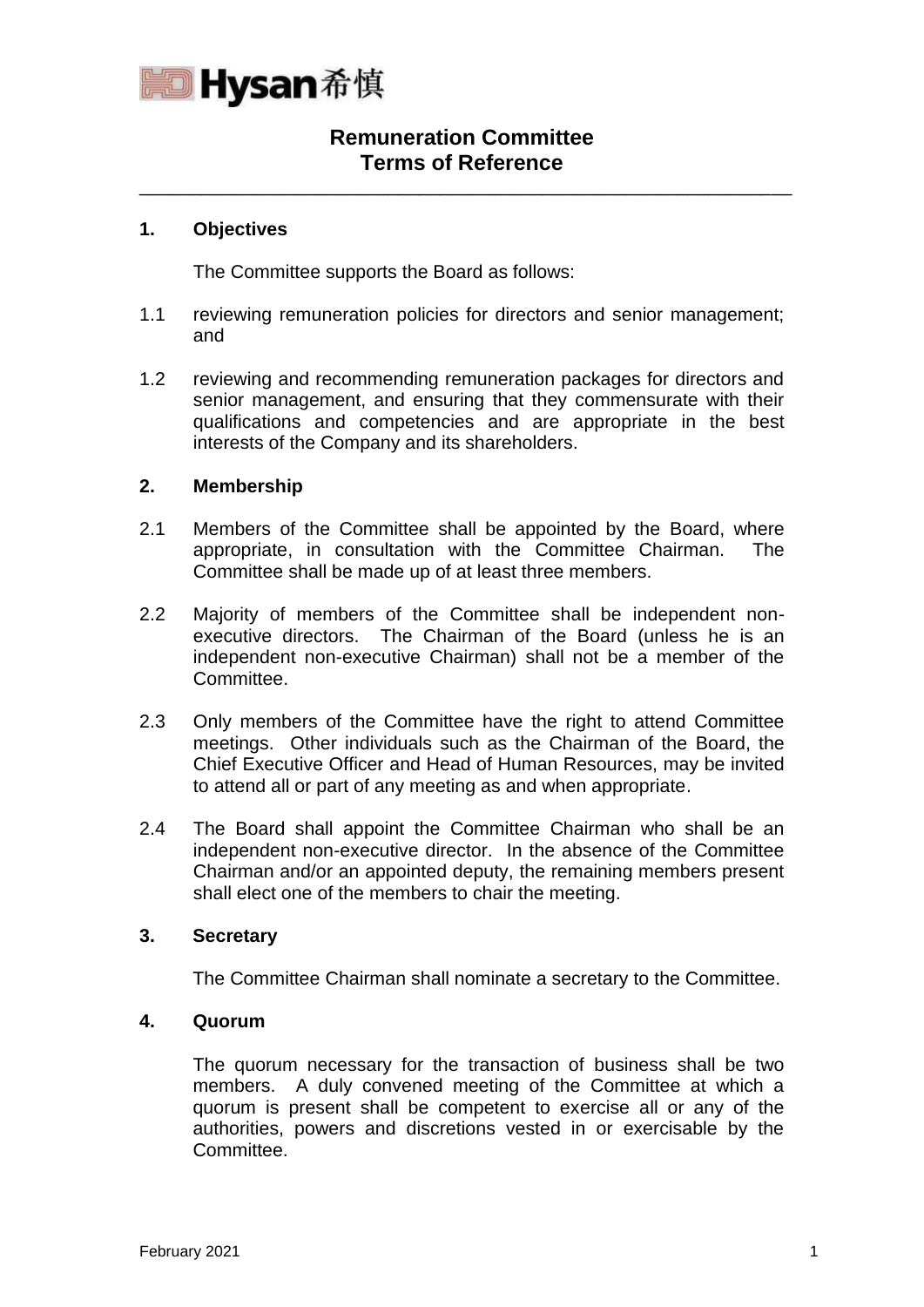

## **5. Frequency of Meetings**

- 5.1 The Committee shall meet at least once a year and otherwise as required.
- 5.2 In-camera meeting, wherein the secretary is not present, may be called as either a stand-alone meeting or as a separate private meeting at the end of a regularly scheduled Committee meeting. Management may or may not be invited, at the discretion of the Committee Chairman. A resolution shall convene and terminate the in-camera meeting when called at the end of a regularly scheduled meeting. Any such resolutions shall be recorded in the minutes of the meeting. Matters discussed "in-camera" are not to be discussed outside the meeting by those in attendance.

#### **6. Notice of Meetings**

- 6.1 Meetings of the Committee shall be convened by the secretary of the Committee at the request of any of its members.
- 6.2 Unless otherwise agreed, notice of each meeting confirming the venue, time and date together with an agenda of items to be discussed, shall be forwarded to each member of the Committee and any other person required to attend at least 14 days before the date of the meeting. Supporting papers shall be sent to Committee members and to other attendees as appropriate at least five clear days in advance of the meeting.

#### **7. Minutes of Meetings**

- 7.1 The secretary shall minute the proceedings and resolutions of all meetings of the Committee, including recording the names of those present and in attendance.
- 7.2 The secretary shall ascertain, at the beginning of each meeting, the existence of any conflicts of interest and minute them accordingly.
- 7.3 The secretary shall circulate the minutes of Committee meetings to all members of the Committee within a reasonable time (generally within 14 days) after each meeting and, once agreed, to all members of the Board.

#### **8. Annual General Meeting**

The Committee Chairman should, as far as practicable, attend the Annual General Meeting and make himself available to respond to any shareholder questions on the Committee's activities.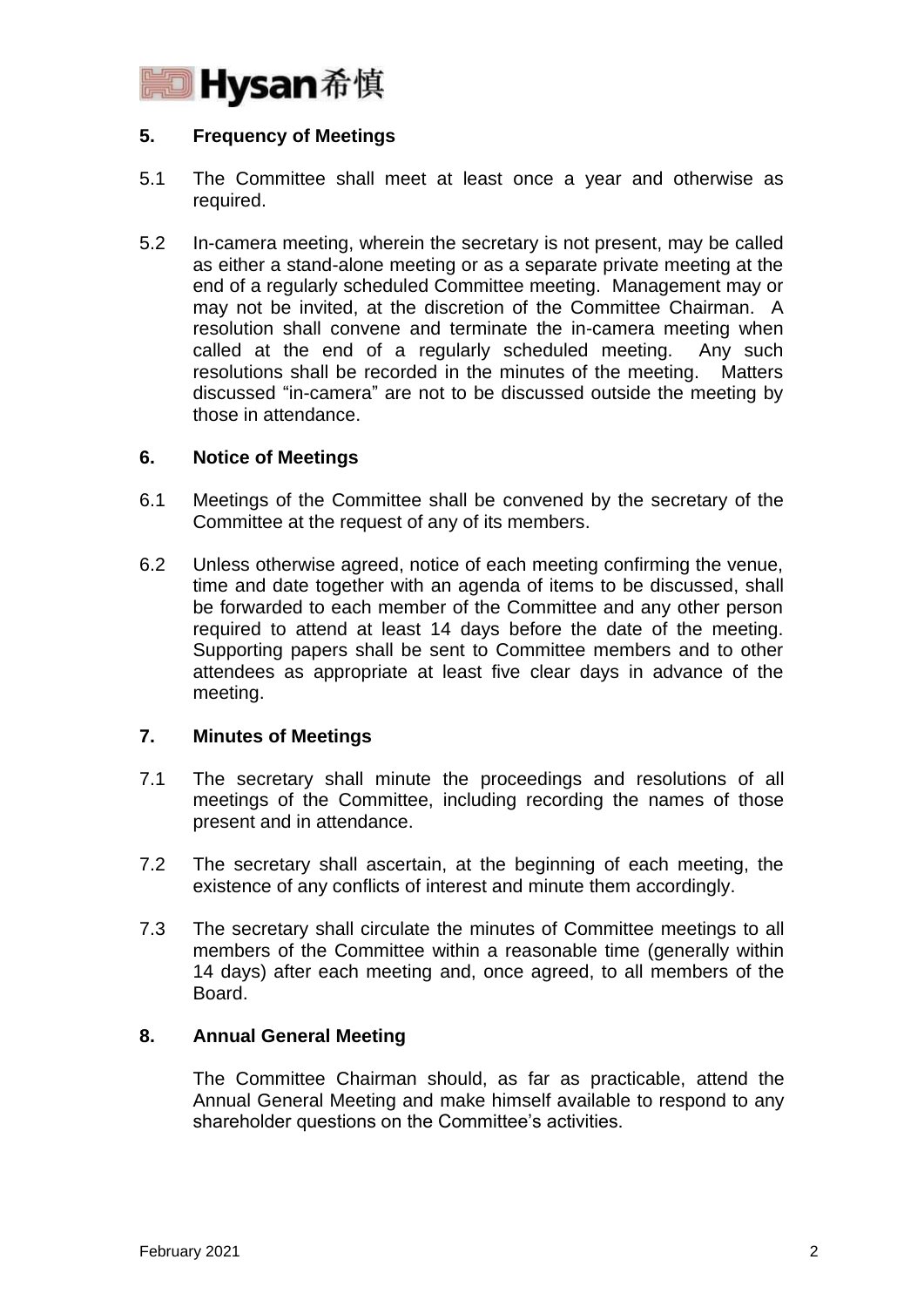

## **9. Duties**

#### 9.1 The Committee shall:

- 9.1.1 consider management recommendation, and determine the framework and broad policy for the remuneration, review and decide the remuneration (including performance-related pay schemes and long-term incentive arrangements) of the executive directors and senior management of the Company;
- 9.1.2 review the ongoing appropriateness and relevance of the remuneration framework and policy;
- 9.1.3 review and make recommendations to the Board on the fees of non-executive directors and Board committee members prior to approval at the Annual General Meeting;
- 9.1.4 ensure no director or any of his associates may be involved in any decisions as to his own remuneration;
- 9.1.5 consider salaries paid by comparable companies, time commitment and responsibilities and employment conditions elsewhere in the Group;
- 9.1.6 agree the procedures for establishing a formal and transparent procedure for determining targets for any performance-related pay schemes for executive directors;
- 9.1.7 determine the policy for and scope of pension arrangements for each executive director;
- 9.1.8 review and approve compensation payable to executive directors and senior management for any loss or termination of office or appointment to ensure that it is consistent with contractual terms and is otherwise fair and not excessive;
- 9.1.9 review and approve compensation arrangements relating to dismissal or removal of directors for misconduct to ensure that they are consistent with contractual terms and are otherwise reasonable and appropriate;
- 9.1.10 within the terms of the agreed policy, determine the total individual remuneration package of each executive director including, where appropriate, bonuses, incentive payments and share options;
- 9.1.11 in determining such packages and arrangements, give due regard to the contents of applicable corporate governance codes as well as the Stock Exchange Listing Rules and associated guidance;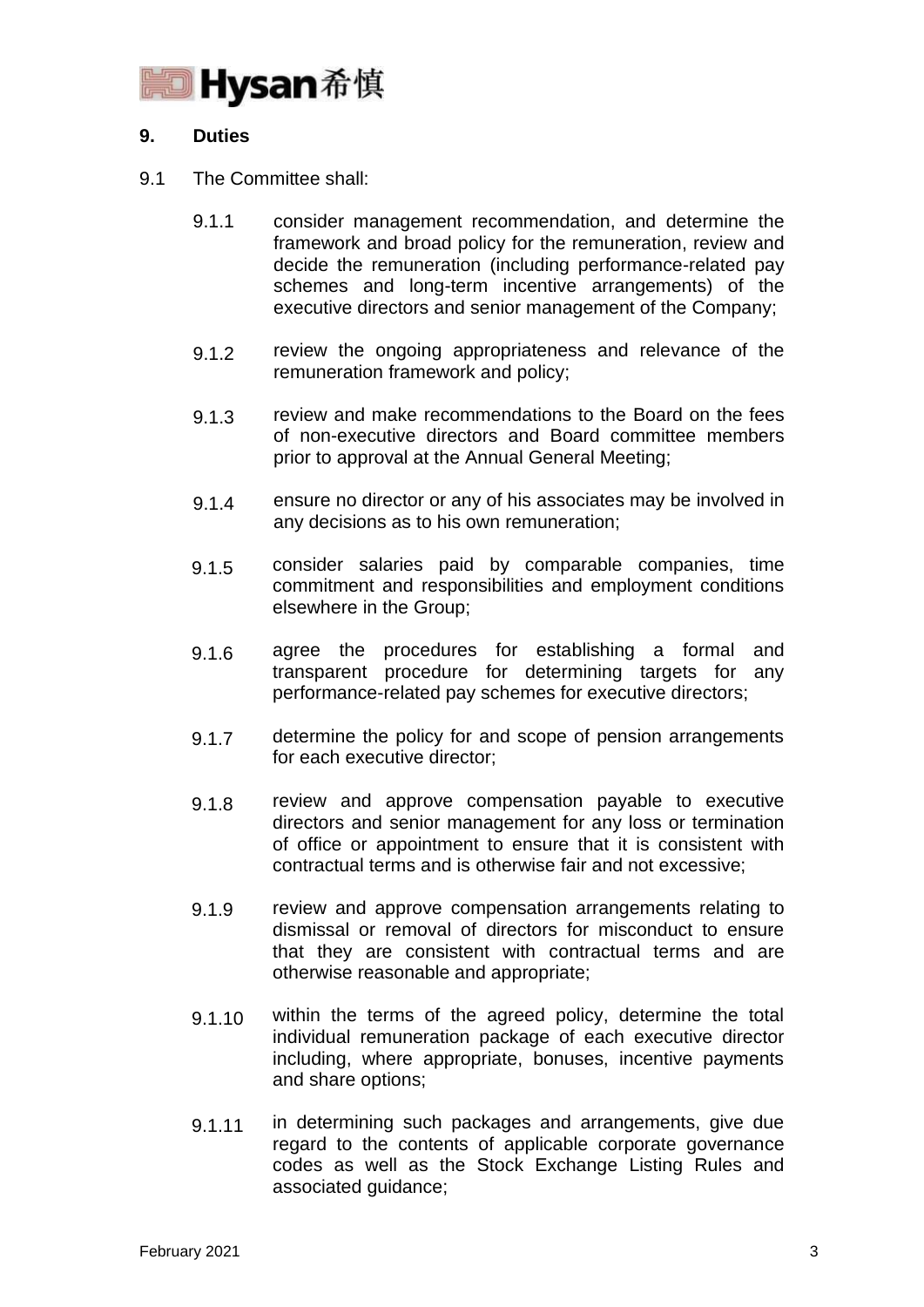

- 9.1.12 consider management recommendation for the introduction of new share incentive plans or major changes to existing plans, to be put to shareholders for approval;
- 9.1.13 consider management recommendation for major changes to the rules of the Group's pension scheme, or changes of trustees or changes in the fund management arrangements;
- 9.1.14 consider management recommendation for key terms of new compensation and benefit plans (including separation programme), with a material financial, reputational or strategic impact;
- 9.1.15 ensure that provisions regarding disclosure of remuneration in the Company's annual report are fulfilled;
- 9.1.16 be exclusively responsible for establishing the selection criteria, selecting, appointing and setting the terms of reference for any remuneration consultants who advise the Committee;
- 9.1.17 make available the Committee's terms of reference; and
- 9.1.18 when appropriate review and, where necessary, make recommendations to the Board for the updating of the Committee's terms of reference.

## **10. Reporting Responsibilities**

- 10.1 The Committee Chairman shall report formally to the Board on its proceedings after each meeting on all matters within its duties and responsibilities.
- 10.2 The Committee shall make whatever recommendations to the Board it deems appropriate on any area within its remit where action or improvement is needed.

#### **11. Authority**

The Committee is authorized to obtain, at the Company's expense, outside legal or other professional advice on any matter within its terms of reference.